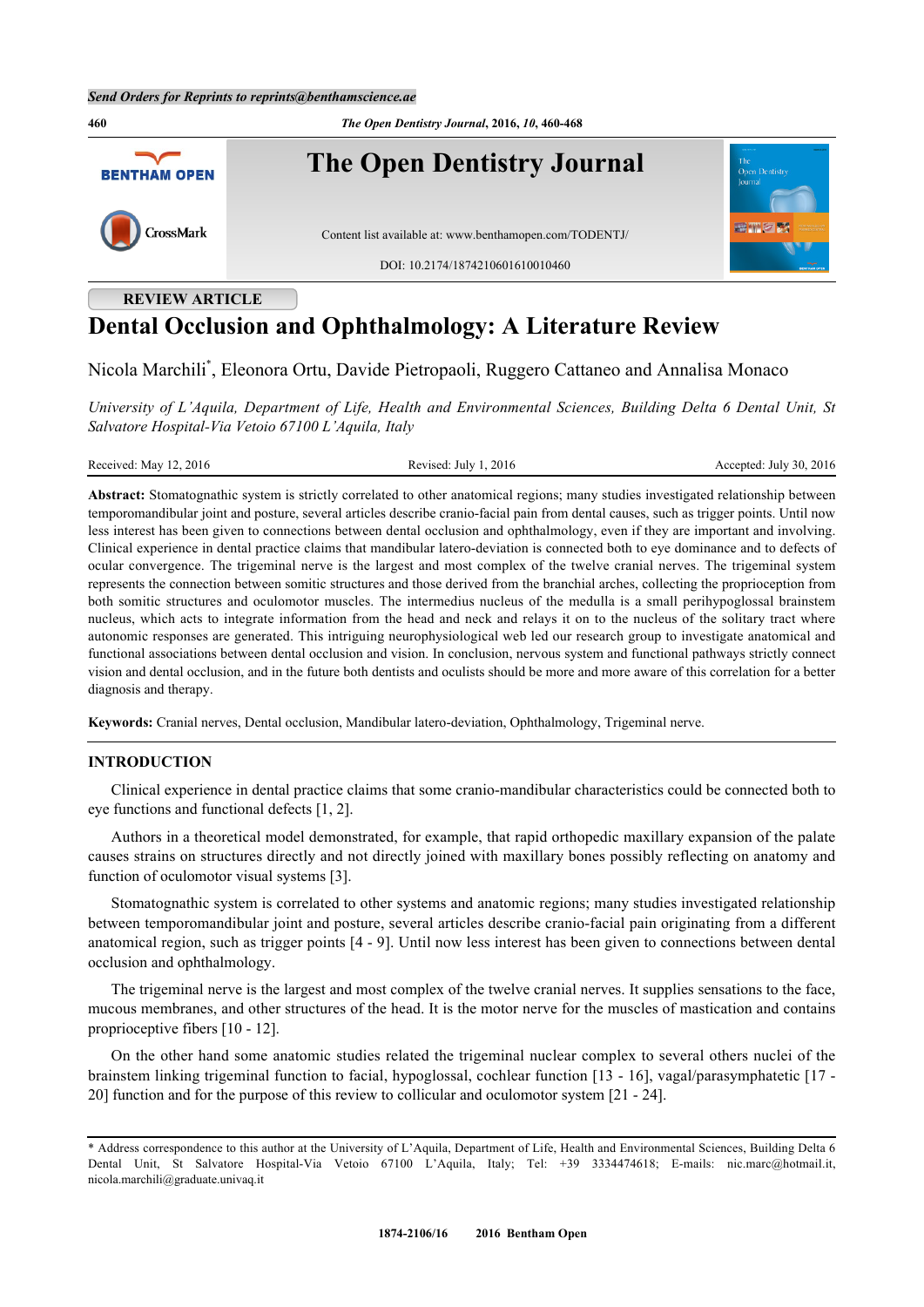This integration justifies functional union among neck, head, tongue and vegetative answers inducted by postural variations of every element of this circuit, among them also some afferent fibers to intermediate nucleus coming from vestibular and oculomotor nucleus [[25\]](#page-7-5).

The goal of this review is to analyze the current literature on the research findings on the relationship between stomatognathic and visual systems in order to confirm the anatomical and clinical suggestions above mentioned.

### **METHODS**

# **Research Strategy**

A literature search was performed searching English-language articles. The following electronic databases were selected: PubMed, Google Scholar and Scopus. It was not possible to make a temporal restriction (usually literature reviews are limited to the last ten years) because of lack of papers about correlations between dental occlusion and vision. The database queries were performed independently by three reviewers according to key words listed in Table **[1](#page-1-0)**. Animal studies, abstracts, letters, case reports, and reviews were excluded. Disagreement regarding inclusion was resolved by discussion. To avoid inappropriate exclusions, adjectives, nouns, plural and singular forms of all terms were used.

### <span id="page-1-0"></span>**Table 1. Electronic databases used and search strategy.**

| <b>Database</b>                               | <b>Search Strategy</b><br><b>Keywords/MeSH</b>                                                                                  |  |
|-----------------------------------------------|---------------------------------------------------------------------------------------------------------------------------------|--|
| Pubmed<br>http://www.ncbi.nlm.nih.gov/pubmed/ | Dental occlusion OR<br>Temporomandibular joint(s) OR<br>Tmj OR<br>Lower Jaw OR<br>Mandible AND<br>Ophthalmology OR<br>Vision OR |  |
| Google Scholar<br>scholar.google.it           | Pupil $(s)$ OR<br>Strabism OR                                                                                                   |  |
| Scopus<br>www.scopus.com/home.url             | Myopia OR<br>Astigmatism OR<br>Hypermetropia                                                                                    |  |

In addition, a manual search was performed in the following journals: Journal of Clinical Pediatric Dentistry, European Journal of Paediatric Dentistry. The search resulted in a total of thirteen articles and, subsequently, a final eligibility screening was conducted to verify the agreement with the inclusion and exclusion criteria listed below.

# **Inclusion Criteria**

- Randomized controlled trials (RCTs) and historical controls for clinical trials (HCTs).
- Studies about functional relationship between gnathology and vision.

### **Exclusion Criteria**

- Studies involving patients with systemic diseases such as oculo-facio-cardio-dental syndrome, psychosocial impairment, craniofacial abnormalities.
- Studies about connections between mouth and eyes in facial traumas, such as oral and maxillofacial surgery articles.
- Studies about connections between oral anesthesia (both plexic and troncular blocks) and vision.
- Studies about relationship between endodontics and eye infections.
- Studies about association between periodontology and anterior scleritis.
- No data for the evaluation of inclusion/exclusion criteria.

<span id="page-1-1"></span>A total of eight articles were included according to both inclusion and exclusion criteria. These are summarized in Table **[2](#page-1-1)** with notations regarding Authors, year of publication and sample size.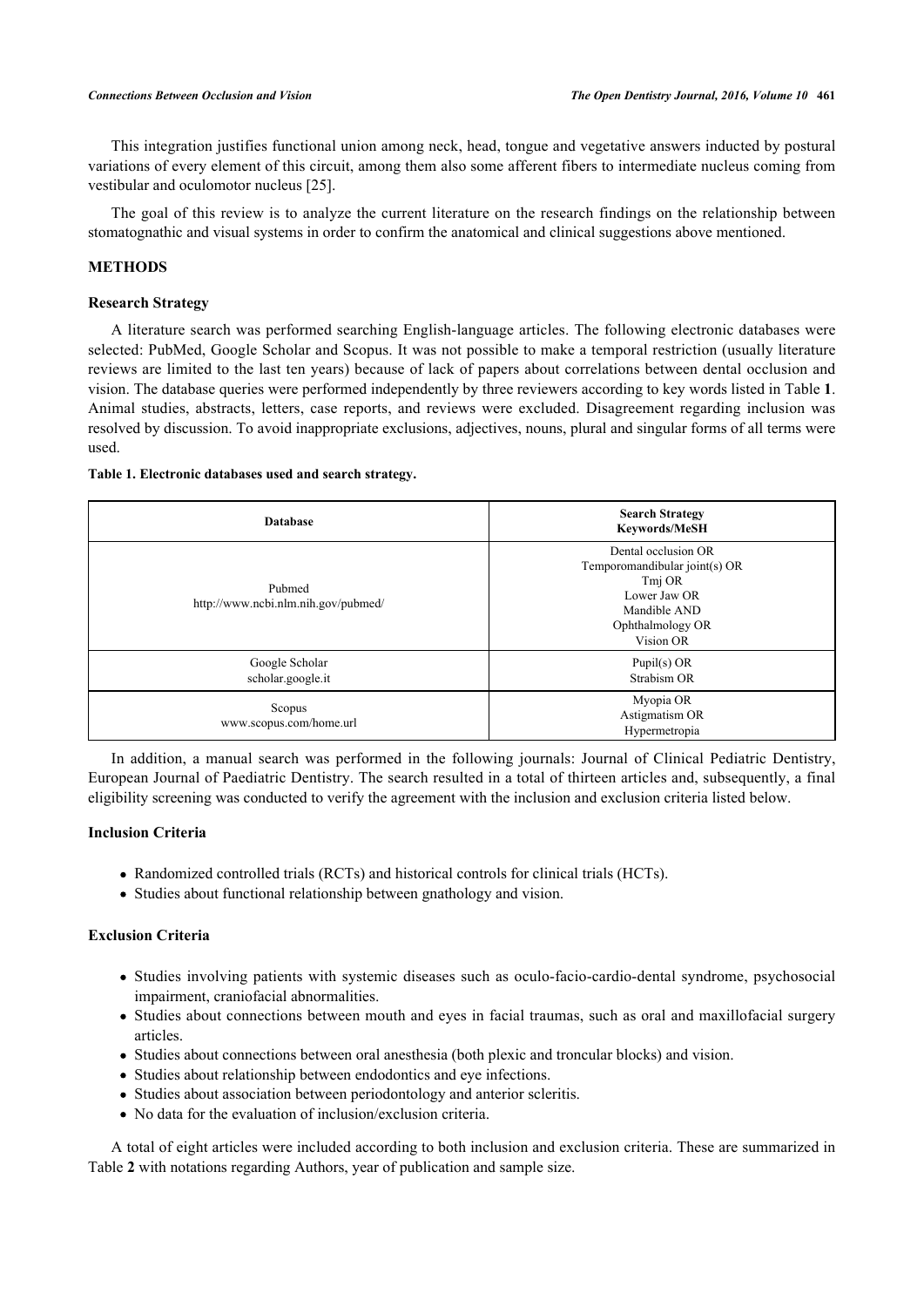| <b>Study</b> | <b>Sample</b><br><b>Size</b> | <b>Study Design</b>                                                                                                                          | Age                                                                                                                                           | <b>Sex</b>                                                                                         |
|--------------|------------------------------|----------------------------------------------------------------------------------------------------------------------------------------------|-----------------------------------------------------------------------------------------------------------------------------------------------|----------------------------------------------------------------------------------------------------|
| $[35]$       | 216                          | 119 patients class I, 62 patients class II division 1, 15 patients<br>class II division 2, 20 patients class III                             | $11.4 \pm 1.2$ years                                                                                                                          | 96 males, 120<br>females                                                                           |
| $[36]$       | 146                          | 122 patients Class I, 26 patients Class II.1, 9 patients Class II.2, 19<br>Class III; 39 patients with cross-bite and 137 without cross-bite | $12.4 \pm 2.1$ years                                                                                                                          | 65 males and 81<br>females                                                                         |
| $[30]$       | 20                           | 10 children with myopic defects<br>10 children with normal vision                                                                            | Mean age 9±8 months, between 7 and<br>13 years                                                                                                |                                                                                                    |
| [28]         | 13                           | Healthy subjects in habitual dental occlusion and stimulating ANS<br>maintaining rest position                                               | Mean age $27.1 \pm 6.9$ years                                                                                                                 | 5 females, 8 males                                                                                 |
| $[31]$       | 20                           | 10 subjects wearing eyeglasses, 10 without sight defects                                                                                     | Mean age $21.5 \pm 1.23$ years                                                                                                                | 12 females and 8<br>males                                                                          |
| $[27]$       | 20                           | 10 males with polysomnographic diagnoses<br>of mild OSAS and 10 with AHI less than 5                                                         | Mean age of study group $43.62 \pm 4.64$<br>vears<br>Mean age of control group 41.78±7.45                                                     | 20 males                                                                                           |
| $[26]$       | 36                           | 18 females with myogenous TMD<br>18 matched controls                                                                                         | Mean age $26.5 \pm 5.3$ years                                                                                                                 | 36 females                                                                                         |
| $[29]$       | 40                           | 20 RDC / TMD patients<br>20 controls                                                                                                         | Less than 30 years                                                                                                                            | 40 females                                                                                         |
| $[32]$       | 40                           | 20 air force pilots 20 civilian pilots                                                                                                       | Mean age $35.15 \pm 8.14$ years in air<br>force group<br>Mean age $34.23 \pm 9.13$ years in<br>civilian pilots group                          | 40 males                                                                                           |
| $[33]$       | 100                          | 50 symptomatic patients with bilateral TMJ disc displacement<br>50 asymptomatic patients with normal disc position                           | Study group: 13 men, 37 women;<br>mean age, $28.84 \pm 8.22$ years<br>Control group: 14 men, 36 women;<br>mean age,<br>$29.96 \pm 5.04$ years |                                                                                                    |
| $[2]$        | 120                          | 60 presenting mandibular latero-deviation, 60 without functional<br>mandibular laterodeviation                                               | From 4 to 11 years (mean age 7<br>years)                                                                                                      | Study group: 36<br>males, 24 females<br>Control group:<br>matching gender and<br>age case control. |
| $[34]$       | 36                           | 18 permit holders shooters, 18 controls                                                                                                      |                                                                                                                                               | 36 males                                                                                           |
| [1]          | 50                           | 25 TMD patients 25 non-TMD control subjects                                                                                                  | Average age in TMD group: 31 years<br>Average age in control group: 28<br>years                                                               |                                                                                                    |

| Table 2. Characteristics of the reviewed papers. |  |  |  |
|--------------------------------------------------|--|--|--|
|--------------------------------------------------|--|--|--|

# **RESULTS**

Thirteen studies were identified for the aim of our paper. Four studies [\[26](#page-7-11) - [29](#page-7-12)] by Monaco *et al*. analyzed pupil dynamics in patients affected from temporomandibular disorders and in other patients affected by sleep apnea, two studies examined the role of surface electromyography of masticatory and postural muscles to investigate ophthalmic system[[30,](#page-7-7) [31\]](#page-7-9), one article correlated dental occlusion, gaze and body posture [\[32](#page-7-13)], one article investigated the binocular motility system in patients suffering from TMJ internal derangement [\[33\]](#page-7-14), one paper analyzes how dental occlusion modifies vision[[34](#page-7-15)], two studies investigated connections between malocclusions and myopia [\[35\]](#page-7-6) and astigmatism [[36\]](#page-8-0) and two publications investigated connections between mandibular deviations and vision [\[1](#page-6-0), [2](#page-6-1)].

857 people were investigated in the selected works. Among them 465 females and 372 males. Two studies focused on children (mean age 7.4 years), 48 females and 72 males, two studies on adolescents (mean age 11.8 years, 201 females and 161 males), and nine studies on adults (mean age 24.2 years, 139 males and 216 females) (Table **[3](#page-2-0)**).

<span id="page-2-0"></span>

|  | Table 3. People investigated by selected works. |  |  |
|--|-------------------------------------------------|--|--|
|  |                                                 |  |  |

|                   | Children  | Adolescents | <b>Adults</b> |
|-------------------|-----------|-------------|---------------|
| Males             | --<br>∸   | 161         | 139           |
| Females           | 48        | 201         | 216           |
| Weighted mean age | 7.4 years | 11.8 years  | 24.2 years    |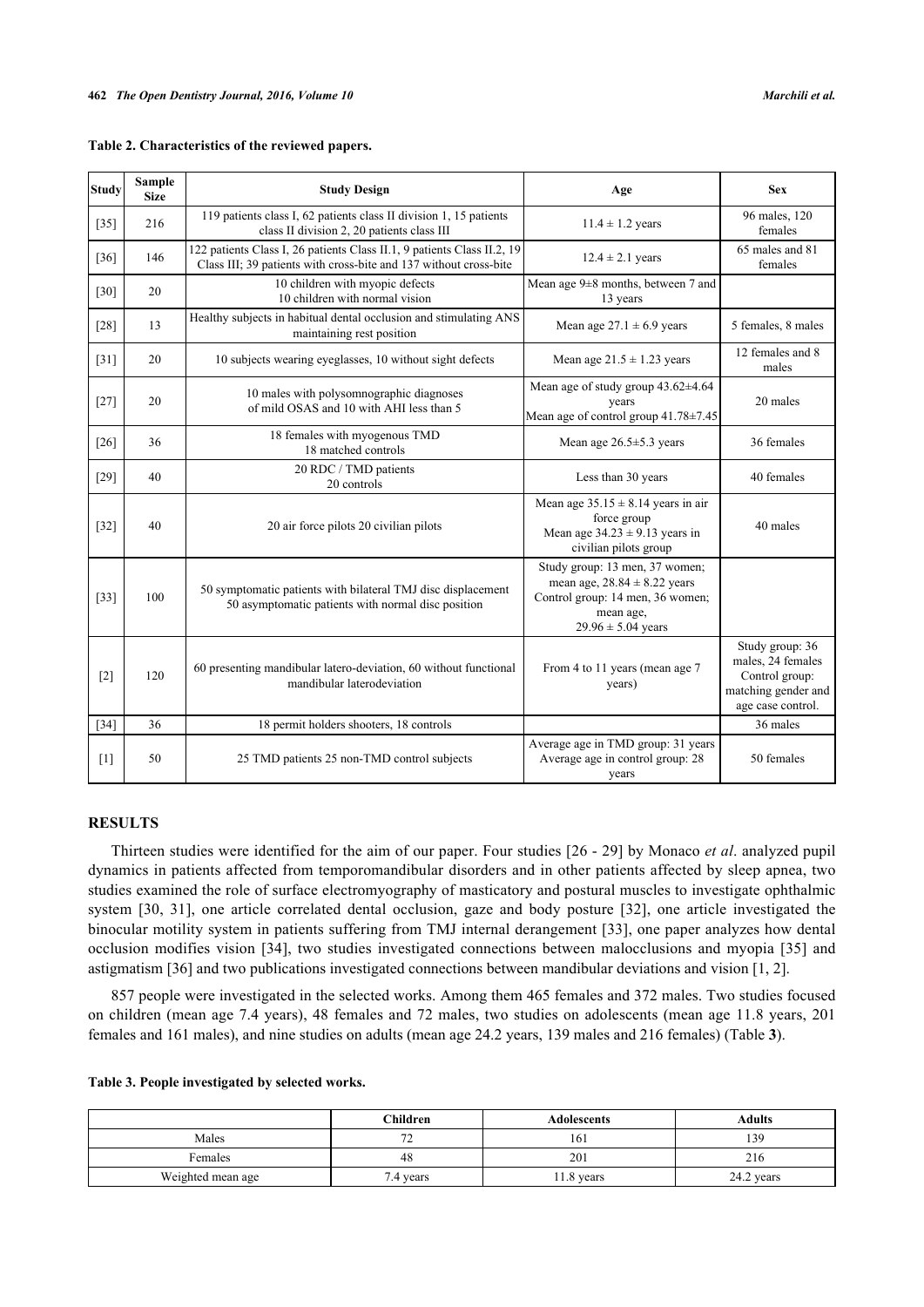<span id="page-3-0"></span>In the selected studies people investigated belonged showed different clinical characteristics. Those characteristics are evidenced in the following pie charts: In Fig. (**[1](#page-3-0)**) it is shown that 282 were healthy volunteers (mean age 23.9 years, 148 males and 134 females) among them 40 were pilots, 18 permit holders shooters , in Fig. (**[2](#page-3-1)**) it is possible to notice that 173 were TMD ( mean age 20.02 years, 49 males and 124 females).



<span id="page-3-1"></span>**Fig. (1).** Among 282 healthy volunteers, 134 were females, 40 were pilots, 18 were permit holders shooters and other 90 were other males.



### **TMD** patients

Fig. (2). Among TMD patients, 49 were males and 124 females.

Many studies conducted by Monaco *et al*. showed the presence of a relationship between malocclusions, temporomandibular disorders and visual defects, remarking a higher prevalence of myopia in patients with class II malocclusions than in patients with class I and III malocclusions, as well as a higher prevalence of patients with astigmatism and cross-bite (Table **[4](#page-3-2)**). Monaco *et al*. [[30\]](#page-7-7) underlined that a change in the visual input does not elicit an alteration in the stomatognathic muscles system basic activity in children with healthy vision, while the myopic children showed an enhancement of anterior temporal tone at rest.

<span id="page-3-2"></span>

|  |  | Table 4. Myopia had a significantly greater prevalence in Class II patients [35]. |  |  |
|--|--|-----------------------------------------------------------------------------------|--|--|
|  |  |                                                                                   |  |  |

| Type of<br>visual defect | Class I $(n=119)$ | Class II $(n=62)$ | Class II Division $2(n=15)$ | Class III $(n=20)$ | Results of $\chi$ 2 test |
|--------------------------|-------------------|-------------------|-----------------------------|--------------------|--------------------------|
|                          | $n - \frac{9}{6}$ | $n - \frac{9}{6}$ | $n - \frac{0}{2}$           | $n - \frac{9}{6}$  | P value                  |
| Myopic                   | $21 - 9.7\%$      | $42 - 19.4\%$     | $6 - 2.7\%$                 | $3 - 1.3\%$        | p<0.0001                 |
| Non-myopic               | $98 - 45.3\%$     | $20 - 9.25\%$     | $9 - 4.1\%$                 | $17 - 7.8\%$       | p<0.005                  |

Several studies assessed both anatomical and clinical effects of rapid maxillary expansion [[3](#page-6-2), [37](#page-8-1) - [42](#page-8-2)]. Leonardi *et al*. demonstrated that the spheno-occipital synchondrosis is involved during RME therapy in youngsters; for the first time in humans, it is known to widen in response to midpalatal suture expansion (Table **[5](#page-4-0)**). Baldawa *et al*. warned that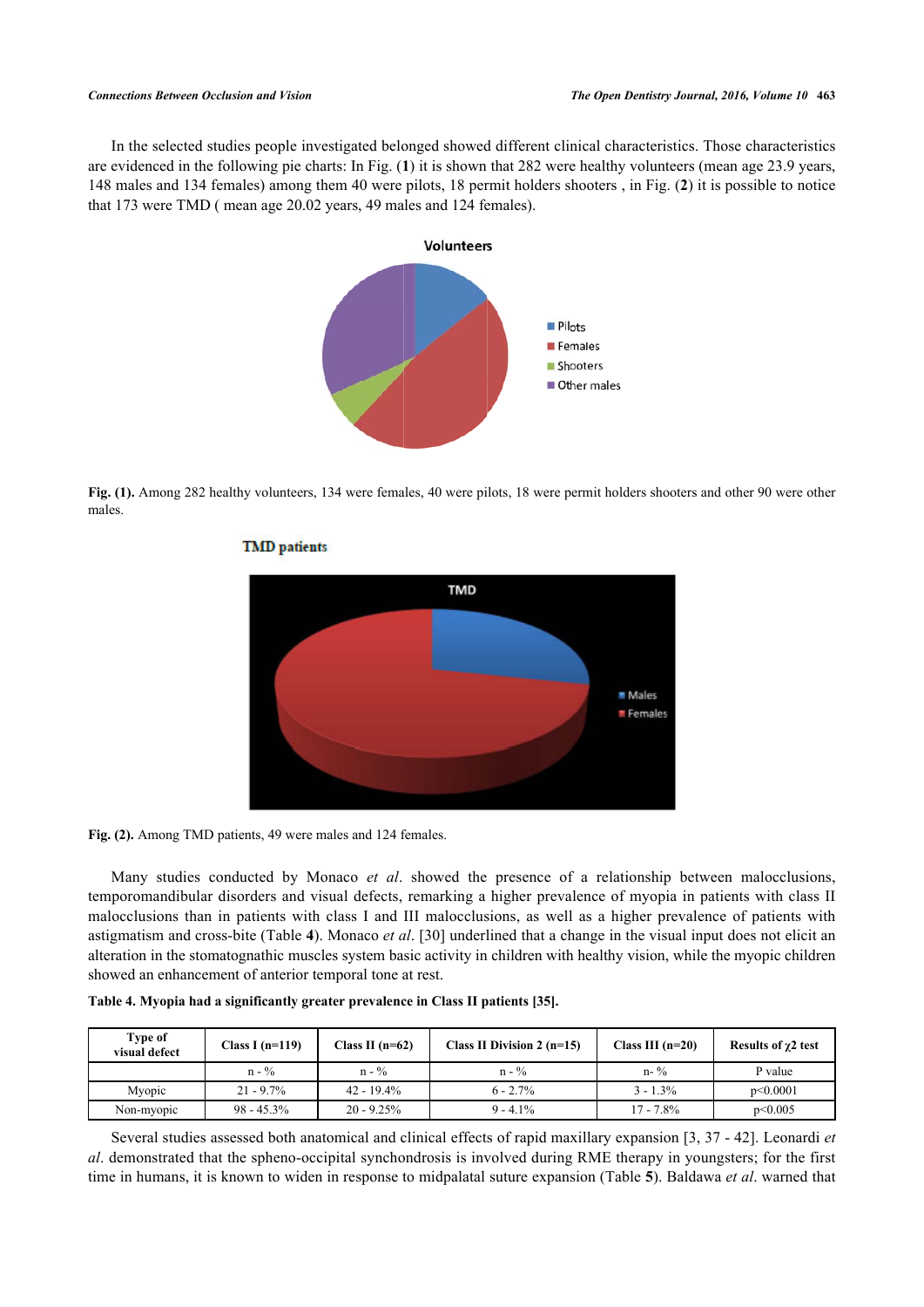rapid maxillary expansion should be used carefully in adults, because of its far-reaching effects involving heavy stresses being noted at the sphenoid bone, zygomatic bone, nasal bone, and their adjacent sutures. Ortu *et al*. stated that there is even an evident change in the position of the head after the rapid palatal expansion.

<span id="page-4-0"></span>**Table 5. The clinician should realize that with activation of the RME appliance he/she is also forces on other structures that may or may not be beneficial for the patient [\[42](#page-8-2)].**

| <b>Sutures</b>      | <b>Maximum von Mises Stress Values,</b><br>kg/mm <sup>2</sup> | <b>Minimum von Mises Stress Values,</b><br>$kg/mm^2$ | <b>Average von Mises Stress Values,</b><br>$kg/mm^2$ |
|---------------------|---------------------------------------------------------------|------------------------------------------------------|------------------------------------------------------|
| Internasal          | 55.4                                                          | 7.22                                                 | 19.18                                                |
| Nasofrontal         | 32.7                                                          | 8.13                                                 | 15.82                                                |
| Nasomaxillary       | 25.6                                                          | 12.8                                                 | 19.46                                                |
| Frontomaxillary     | 9.38                                                          | 8.11                                                 | 8.67                                                 |
| Zygomaticomaxillary | 8.95                                                          | 2.85                                                 | 5.71                                                 |
| Zygomaticofrontal   | 33.0                                                          | 4.11                                                 | 14.42                                                |
| Zygomaticotemporal  | 9.27                                                          | l.99                                                 | 5.24                                                 |

Computational result of the Von-Mises stress distribution on the various sutures of the craniofacial complex following 5 mm of transverse expansion.

### **DISCUSSION**

Authors' primary goal is to give clinical advice starting from the study of anatomical and functional connection between dental occlusion and vision. Monaco *et al*. published several articles investigating these links, from mydriasis in patients affected from temporomandibular disorders to a provision of glasses under surface electromyography (sEMG) control. Monaco *et al*. [\[30](#page-7-7)] noticed a significant change in sEMG activity, mainly observed at opening eyes in myopic children. This phenomenon suggests that a bioelectric device as electromyography could help the diagnosis of vision problems in unaware patients or to control lenses adequacy. Anterior temporal tone increase for worsening of visual defects could be associated to episodic tension-type headache with enhanced levels of tenderness and/or sEMG of masticatory and postural muscles and clinically relevant in differential diagnosis of headache. Mesin *et al*. [[28](#page-7-8)] claimed that pupillogram is a reliable device to inspect the condition of the autonomous nervous system (ANS). A simple, short, not expensive protocol (suitable for a clinical setting) is proposed, based on the investigation of pupil dynamics in darkness with the mandible in rest position (RP) or during a habitual dental occlusion (HDO). The joint analysis of linear and Recurrent Quantification Analysis indexes extracted from the pupillogram is sensitive enough to discriminate between these two conditions, determining weakly different stimulations of the Autonomous Nervous System. Fiorucci *et al*. [\[31](#page-7-9)] affirmed that by considering the parameters measured by the proposed system, it is possible to state the right choice for the degree of eyeglasses or contact lenses, with a direct and objective evaluation of the generated muscular stress. To extract useful information about the effect of incorrect lenses, the electromyography signal in rest conditions should be suitably acquired and processed in order to both reduce the effect of the noise and to supply the oculist with a reliable quantitative indication. The pupil size data collected and analyzed by Monaco *et al*. [\[27](#page-7-10)] show that patients affected by obstructive sleep apnea syndrome (OSAS) show different behaviors compared to the control subjects under infrared conditions. These data indicate that OSAS patients could suffer from a dysregulation of vegetative control probably due to difficulties in inhibiting cholinergic pathways during activation of adrenergic ones at the pupil level to properly respond to activation (lack of light and muscular stress). Monaco *et al*. [[29](#page-7-12)] in a recent study found no significant difference in pupil size in darkness between the control and TMD groups. On the contrary, They found significant within-group differences in pupil size in the darkness condition before TENS compared with during TENS in both the control and TMD groups; precisely, the pupil size was reduced during TENS. Significant differences in pupil size in the darkness condition were found pre- compared with post-TENS in the control group but not in the TMD group. In the control group, the pupil size was reduced post-TENS, with the same reduction obtained during TENS; in the TMD group, the size of the pupil post-TENS got back close to the pre-TENS value. Significant differences in pupil size in the light condition were found between the control and TMD groups; specifically, the TMD group showed a significantly smaller pupil size. Significant within-group differences in pupil size in the light condition were found pre-TENS compared with during TENS and pre-TENS compared with post-TENS in the control group but not in the TMD group; pupil size in the light condition was reduced just in the control group. Monaco *et al*. [[29](#page-7-12)] assessed that TMD patients show values of pupil size bigger in Rest mandible position (RP) infrared and lower in RP light condition than healthy subjects, although not statistically significant; under the stress of forced habitual occlusion (FHO) TMD patients have a different reaction compared to healthy subjects: Forced Habitual Occlusion/Rest mandible Position ratio in darkness and light/darkness ratio in Rest Position have significantly different behavior in the two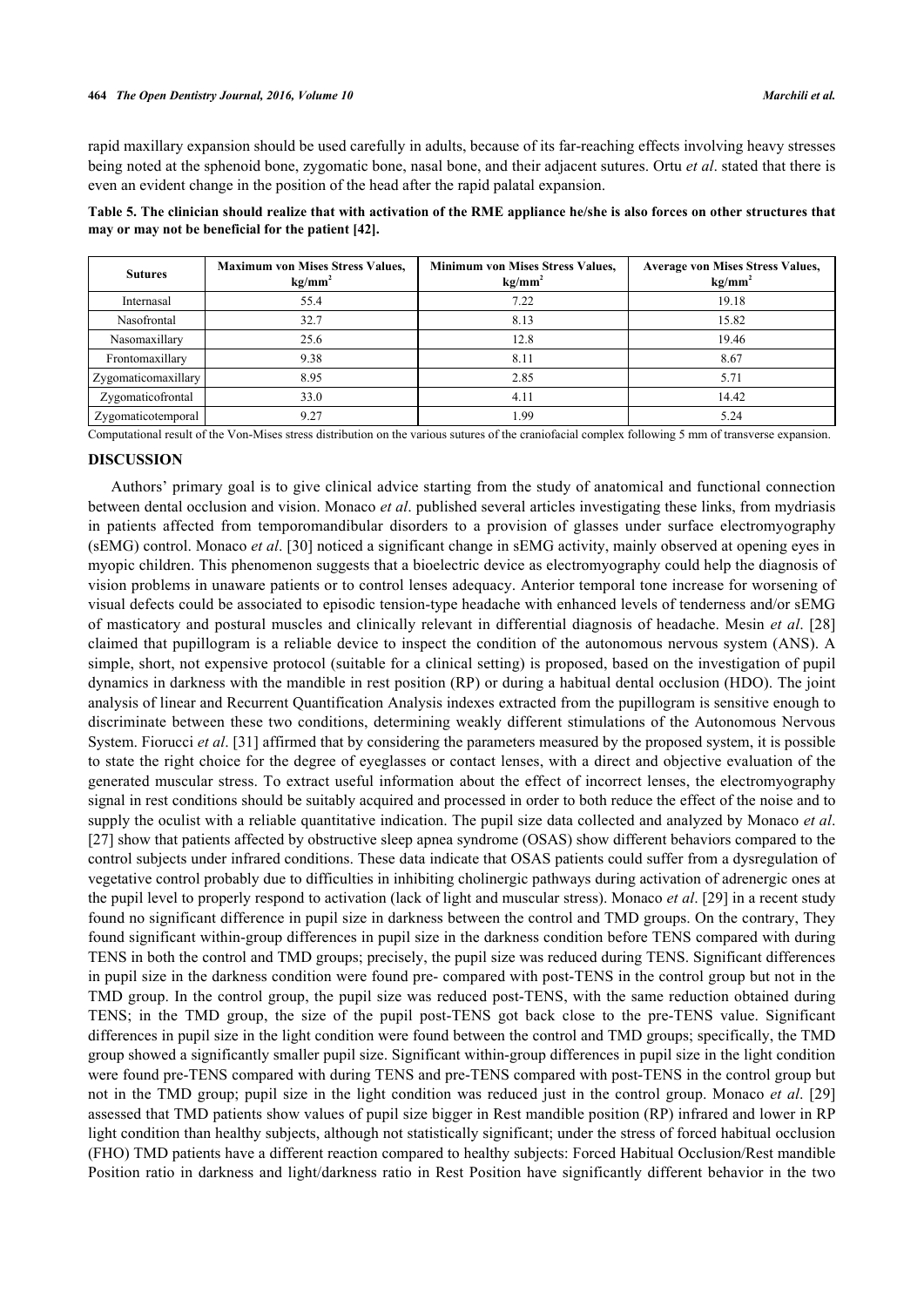groups. Control subjects increased, while TMD patients decreased pupil size at FHO in infrared lightening. In infrared conditions FHO/RP ratio is significantly greater in control group as well as light/darkness ratio at RP. Pupil size in RP infrared is greater in healthy people than in TMD group. The discrepancy between groups does not indicate statistical significance, probably because of dispersion of values. On the contrary, comparison within group at infrared lighting shows that FHO pupil size of the healthy subjects increases highly compared to RP, while FHO pupil size of TMD subjects decreases significantly. Pupil size is modulated by a tricky interaction between sympathetic and parasympathetic branches of ANS: the first uses mainly adrenergic, the second cholinergic pathway. Both muscles of iris (sphincter and dilator) get reciprocal innervations from the 2 branches of ANS providing contraction and inhibition (or relaxation). Parasympathetic cholinergic fibers, from Edinger-Wesphal Nucleus, supply the iris sphincter acting for contraction of the muscle and so reduction of the pupil size. At the same time, the sphincter receives beta-adrenergic innervations able to decrease the contraction providing relaxation of the muscle. In humans pupil dilation obtained by beta-adrenergic inhibition of sphincter can be less than half of the maximum physiological dilation. Iris dilator muscle mostly receives a adrenergic sympathetic motor innervation (Budge's Cilio Spinal Center) eliciting contraction and so enhancing pupil size. Dilator muscle contraction is mediated by alpha-adrenergic receptors and inhibition or relaxation may be acted by muscarinic receptors and, maybe, by beta-adrenergic innervations. Dysregulated balance between ANS branches may lead to a deficit of inhibitory effect. Defect in beta-adrenergic or muscarinic inhibition that counteracts the action of alpha-adrenergic contraction of the dilator may result in bigger pupil size in obscurity and reduction of beta-adrenergic inhibition on cholinergic system of sphincter muscle could lead to increase of myosis. For Baldini *et al*. [\[32](#page-7-13)] mandibular position influences the sway area with good statistical significance in pilots, but not the sway velocity. The pilot's postural equilibrium worsened in the centric occlusion mandibular position, thus indicating that dental occlusion had a negative influence on body posture. This may be due to the peculiar condition of the pilots' stomatognathic system, stressed by bruxism and the effect of in-flight forces. Pilots have a better postural control than normal individuals in all occlusal and visual combinations. A wrong fabrication of occlusal splints for protecting the stomatognathic system can unbalance the postural system, predisposing to an even higher incidence of posture-related symptomatologies. Briefly, vision exercises a central role in the postural system of air force and civilian pilots, the visual function allows for better postural control. Anatomic connections were shown between the trigeminal and oculomotor systems. In the mesencephalic nucleus of the trigeminus, which extends from the dorsal portion of the spinal trigeminal nucleus to the caudal part of the superior colliculus, connections associated with the extraocular muscles are present [[33\]](#page-7-14). Buisseret-Delmas and Buiseret used a peroxidase injection into the oculomotor muscles as a marker that diffuses in the Gasser ganglium, in the pars interpolaris and caudalis of the spinal trigeminal nucleus, in the paratrigeminal nucleus, and in the dorsal horn of the cervical spinal cord [\[43](#page-8-3)]. The main nucleus of the trigeminus and the oral, interpolar, and caudal portions of the spinal trigeminal nucleus are connected with the vestibular nucleus and the prepositus nucleus of the hypoglossus. This nucleus is part of a small group of neurons adjacent to the nucleus of the hypoglossus, but they are not matched; it is also an important center of elaboration of the position and movements of the eyes, because of its strict relationship with the vestibular nuclei, the cerebellum, and the oculomotor nuclei [\[44\]](#page-8-4). Cuccia *et al*. found that patients suffering from TMJ internal derangement showed reduced convergence compared with the healthy subjects, particularly the patients affected by disc displacement without reduction. Moreover, a positive fusional convergence reduction was found in the internal derangement patients. The normal alignment of the eyes is maintained by their fusional movements. The reflex is driven by retinal image disparity. In normal conditions, retinal image disparity produces diplopia. Fusional movements then trigger a vergency response to align the images of the object in regard to the foveas. Near positive fusional vergence measures the extent to which a person can maintain fusion with gradually increasing vergence demands. Altered ocular movements in TMD patients may be related to dysfunction in Superior Colliculus, a relay center in the midbrain receiving visual, somesthetic, and proprioceptive afferent fibers and is involved in postural motor and gait control as well as gaze movements. Bilateral trigeminocollicular connections have been described in pigs, rats, and cats, and this connection is of interest particularly for the principal trigeminal nucleus [\[45\]](#page-8-5). Cuccia, *et al*. discussed the relationship among dental occlusion, the oculomotor system, and visual stabilization. Evidence of a correlation between eye and dental occlusion also came from the use of Gelb mandibular orthopedic repositioning appliances (MORAs), which simultaneously modify mandibular position and visual focusing tests using the Maddox rod and the Berens prismatic bars. Holfberg *et al*. assessed that the superior orbital fissure, that oval foramen, the spinous foramen, the round foramen, the lacerated foramen, the optic foramen, and the carotid sulcus are particularly affected by rapid palatal suture expansion. Jafari *et al*. warned the clinician to realize that with activation of the rapid maxillary expansion appliance he/she is producing not only an expansion force at the intermaxillary suture but also forces on other structures within the craniofacial complex that may or may not be beneficial for the patient, confirming what Monaco clinically evalued, that is an exophoria-tropia may turn into a simple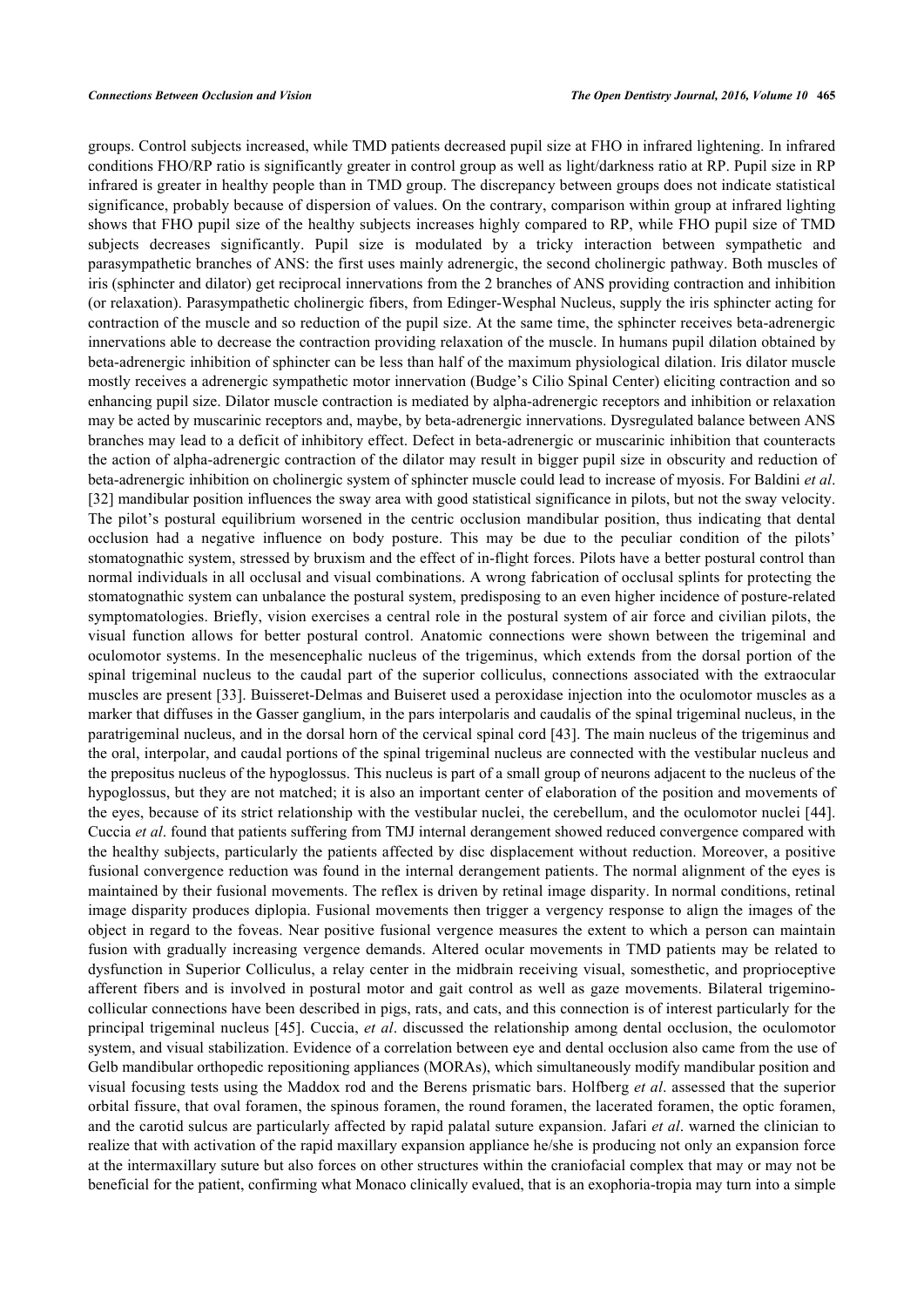exophoria after palatal expansion [\[3](#page-6-2)]. It is evidence-based that TMJ examination should include the extraocular musculature. Dysfunctional afferences carried by the trigeminal system, deriving from lesions in the masticatory muscles or the TMJ, can involve binocular function, because of the functional relationship between the trigeminal and oculomotor systems. The oculomotor function must be assessed as important as the TMD, because the visual function is the most important afferent pathway in posture. In conclusion, nervous system and functional pathways strictly connect vision and dental occlusion, and in the future both dentists and oculists should be more and more aware of this correlation for a better diagnosis and therapy.

### **CONFLICT OF INTEREST**

The authors confirm that this article content has no conflicts of interest.

### **ACKNOWLEDGEMENTS**

Declared none.

# **REFERENCES**

- <span id="page-6-0"></span>[1] Pradham NS, White GE, Mehta N, Forgione A. Mandibular deviations in TMD and non-TMD groups related to eye dominance and head posture. J Clin Pediatr Dent 2001; 25(2): 147-55. [\[http://dx.doi.org/10.17796/jcpd.25.2.j7171238p2413611\]](http://dx.doi.org/10.17796/jcpd.25.2.j7171238p2413611) [PMID: [11314215](http://www.ncbi.nlm.nih.gov/pubmed/11314215)]
- <span id="page-6-1"></span>[2] Monaco A, Streni O, Marci MC, Sabetti L, Marzo G, Giannoni M. Relationship between mandibular deviation and ocular convergence. J Clin Pediatr Dent 2004; 28(2): 135-8.

[\[http://dx.doi.org/10.17796/jcpd.28.2.mj7311l03m257134](http://dx.doi.org/10.17796/jcpd.28.2.mj7311l03m257134)] [PMID: [14969372](http://www.ncbi.nlm.nih.gov/pubmed/14969372)]

- <span id="page-6-2"></span>[3] Monaco A, Tepedino M, Sabetti L, Petrucci A, Sgolastra F. An adolescent treated with rapid maxillary expansion presenting with strabismus: a case report. J Med Case Reports 2013; 7: 222. [\[http://dx.doi.org/10.1186/1752-1947-7-222\]](http://dx.doi.org/10.1186/1752-1947-7-222) [PMID: [23971857](http://www.ncbi.nlm.nih.gov/pubmed/23971857)]
- <span id="page-6-3"></span>[4] Pal US, Kumar L, Mehta G, *et al.* Trends in management of myofacial pain. Natl J Maxillofac Surg 2014; 5(2): 109-16. [\[http://dx.doi.org/10.4103/0975-5950.154810](http://dx.doi.org/10.4103/0975-5950.154810)] [PMID: [25937719](http://www.ncbi.nlm.nih.gov/pubmed/25937719)]
- [5] Firmani M, Miralles R, Casassus R. Effect of lidocaine patches on upper trapezius EMG activity and pain intensity in patients with myofascial trigger points: A randomized clinical study. Acta Odontol Scand 2015; 73(3): 210-8. [\[http://dx.doi.org/10.3109/00016357.2014.982704\]](http://dx.doi.org/10.3109/00016357.2014.982704) [PMID: [25428627](http://www.ncbi.nlm.nih.gov/pubmed/25428627)]
- [6] Yu SH, Kim HJ. Electrophysiological characteristics according to activity level of myofascial trigger points. J Phys Ther Sci 2015; 27(9): 2841-3.

[\[http://dx.doi.org/10.1589/jpts.27.2841](http://dx.doi.org/10.1589/jpts.27.2841)] [PMID: [26504306\]](http://www.ncbi.nlm.nih.gov/pubmed/26504306)

- [7] Lluch E, Nijs J, De Kooning M, *et al.* Prevalence, incidence, localization, and pathophysiology of myofascial trigger points in patients with spinal pain: a systematic literature review. J Manipulative Physiol Ther 2015; 38(8): 587-600. [\[http://dx.doi.org/10.1016/j.jmpt.2015.08.004\]](http://dx.doi.org/10.1016/j.jmpt.2015.08.004) [PMID: [26387860](http://www.ncbi.nlm.nih.gov/pubmed/26387860)]
- [8] Chiarotto A, Clijsen R, Fernandez-de-Las-Penas C, Barbero M. Prevalence of myofascial trigger points in spinal disorders: a systematic review and meta-analysis. Arch Phys Med Rehabil 2016; 97(2): 316-37. [\[http://dx.doi.org/10.1016/j.apmr.2015.09.021](http://dx.doi.org/10.1016/j.apmr.2015.09.021)] [PMID: [26475933](http://www.ncbi.nlm.nih.gov/pubmed/26475933)]
- <span id="page-6-4"></span>[9] Monaco A, Spadaro A, Cattaneo R, Giannoni M. Effects of myogenous facial pain on muscle activity of head and neck. Int J Oral Maxillofac Surg 2010; 39(8): 767-73. [\[http://dx.doi.org/10.1016/j.ijom.2010.03.025\]](http://dx.doi.org/10.1016/j.ijom.2010.03.025) [PMID: [20439150](http://www.ncbi.nlm.nih.gov/pubmed/20439150)]
- <span id="page-6-5"></span>[10] Klasser GD, Okeson JP. Role of the dentist in the management of orofacial pain. Pain Manag 2015; 5(6): 407-11. [\[http://dx.doi.org/10.2217/pmt.15.40](http://dx.doi.org/10.2217/pmt.15.40)] [PMID: [26400752\]](http://www.ncbi.nlm.nih.gov/pubmed/26400752)
- [11] Hilgenberg-Sydney PB, Kowacs PA, Conti PC. Somatosensory evaluation in dysfunctional syndrome patients. J Oral Rehabil 2016; 43(2): 89-95.

[\[http://dx.doi.org/10.1111/joor.12344\]](http://dx.doi.org/10.1111/joor.12344) [PMID: [26337788](http://www.ncbi.nlm.nih.gov/pubmed/26337788)]

- <span id="page-6-6"></span>[12] Avivi-Arber L, Lee JC, Sessle BJ. Dental occlusal changes induce motor cortex neuroplasticity. J Dent Res 2015; 94(12): 1757-64. [\[http://dx.doi.org/10.1177/0022034515602478\]](http://dx.doi.org/10.1177/0022034515602478) [PMID: [26310722](http://www.ncbi.nlm.nih.gov/pubmed/26310722)]
- <span id="page-6-7"></span>[13] Zeng C, Shroff H, Shore SE. Cuneate and spinal trigeminal nucleus projections to the cochlear nucleus are differentially associated with vesicular glutamate transporter-2. Neuroscience 2011; 176: 142-51. [\[http://dx.doi.org/10.1016/j.neuroscience.2010.12.010\]](http://dx.doi.org/10.1016/j.neuroscience.2010.12.010) [PMID: [21167260](http://www.ncbi.nlm.nih.gov/pubmed/21167260)]
- [14] Zhou J, Nannapaneni N, Shore S. Vessicular glutamate transporters 1 and 2 are differentially associated with auditory nerve and spinal trigeminal inputs to the cochlear nucleus. J Comp Neurol 2007; 500(4): 777-87. [\[http://dx.doi.org/10.1002/cne.21208\]](http://dx.doi.org/10.1002/cne.21208) [PMID: [17154258](http://www.ncbi.nlm.nih.gov/pubmed/17154258)]
- [15] Riemann R, Reuss S. Nitric oxide synthase in trigeminal ganglion cells projecting to the cochlea of rat and guinea pig. Neuroreport 1999; 10(12): 2641-5.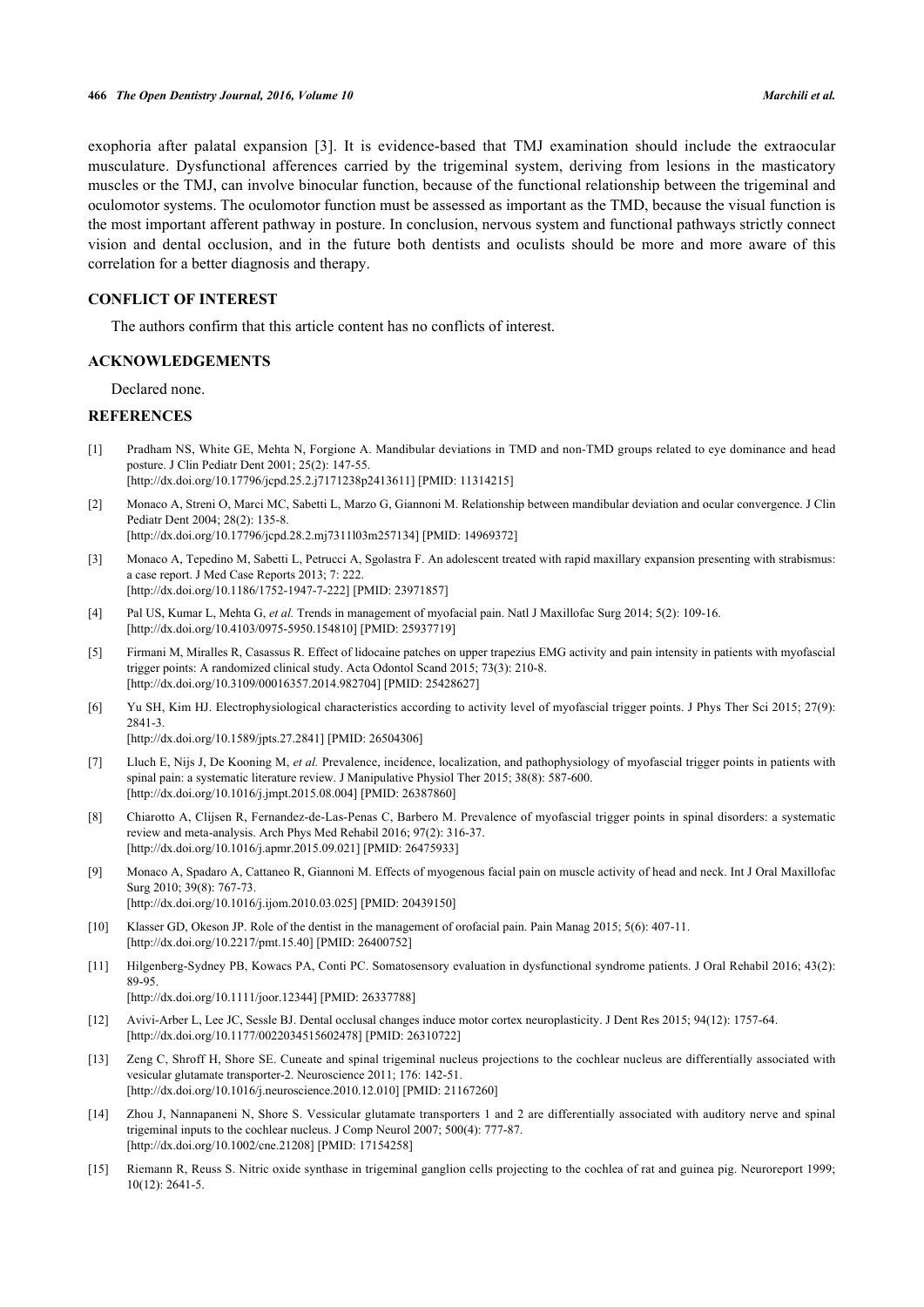[\[http://dx.doi.org/10.1097/00001756-199908200-00037](http://dx.doi.org/10.1097/00001756-199908200-00037)] [PMID: [10574384\]](http://www.ncbi.nlm.nih.gov/pubmed/10574384)

- <span id="page-7-0"></span>[16] Shore SE, Vass Z, Wys NL, Altschuler RA. Trigeminal ganglion innervates the auditory brainstem. J Comp Neurol 2000; 419(3): 271-85. [\[http://dx.doi.org/10.1002/\(SICI\)1096-9861\(20000410\)419:3<271::AID-CNE1>3.0.CO;2-M\]](http://dx.doi.org/10.1002/(SICI)1096-9861(20000410)419:3<271::AID-CNE1>3.0.CO;2-M) [PMID: [10723004](http://www.ncbi.nlm.nih.gov/pubmed/10723004)]
- <span id="page-7-1"></span>[17] Bhargava D, Thomas S, Chakravorty N, Dutt A. Trigeminocardiac reflex: A reappraisal with relevance to maxillofacial surgery. J Maxillofac Oral Surg 2014; 13(4): 373-7. [\[http://dx.doi.org/10.1007/s12663-013-0541-4\]](http://dx.doi.org/10.1007/s12663-013-0541-4) [PMID: [26224999](http://www.ncbi.nlm.nih.gov/pubmed/26224999)]
- [18] Allen LE, Sudesh S, Sandramouli S, Cooper G, McFarlane D, Willshaw HE. The association between the oculocardiac reflex and postoperative vomiting in children undergoing strabismus surgery. Eye (Lond) 1998; 12(Pt 2): 193-6. [\[http://dx.doi.org/10.1038/eye.1998.46\]](http://dx.doi.org/10.1038/eye.1998.46) [PMID: [9683936](http://www.ncbi.nlm.nih.gov/pubmed/9683936)]
- [19] Imbe H, Dubner R, Ren K. Masseteric inflammation-induced Fos protein expression in the trigeminal interpolaris/caudalis transition zone: contribution of somatosensory-vagal-adrenal integration. Brain Res 1999; 845(2): 165-75. [\[http://dx.doi.org/10.1016/S0006-8993\(99\)01913-7\]](http://dx.doi.org/10.1016/S0006-8993(99)01913-7) [PMID: [10536195](http://www.ncbi.nlm.nih.gov/pubmed/10536195)]
- <span id="page-7-2"></span>[20] Bereiter DA, Bereiter DF, Ramos M. Vagotomy prevents morphine-induced reduction in Fos-like immunoreactivity in trigeminal spinal nucleus produced after TMJ injury in a sex-dependent manner. Pain 2002; 96(1-2): 205-13. [\[http://dx.doi.org/10.1016/S0304-3959\(01\)00450-X\]](http://dx.doi.org/10.1016/S0304-3959(01)00450-X) [PMID: [11932076](http://www.ncbi.nlm.nih.gov/pubmed/11932076)]
- <span id="page-7-3"></span>[21] Venugopal S, Hsiao CF, Sonoda T, Wiedau-Pazos M, Chandler SH. Homeostatic dysregulation in membrane properties of masticatory motoneurons compared with oculomotor neurons in a mouse model for amyotrophic lateral sclerosis. J Neurosci 2015; 35(2): 707-20. [\[http://dx.doi.org/10.1523/JNEUROSCI.1682-14.2015\]](http://dx.doi.org/10.1523/JNEUROSCI.1682-14.2015) [PMID: [25589764](http://www.ncbi.nlm.nih.gov/pubmed/25589764)]
- [22] Ndiaye A, Pinganaud G, VanderWerf F, Buisseret-Delmas C, Buisseret P. Connections between the trigeminal mesencephalic nucleus and the superior colliculus in the rat. Neurosci Lett 2000; 294(1): 17-20. [\[http://dx.doi.org/10.1016/S0304-3940\(00\)01519-6\]](http://dx.doi.org/10.1016/S0304-3940(00)01519-6) [PMID: [11044576](http://www.ncbi.nlm.nih.gov/pubmed/11044576)]
- [23] Guerra-Seijas MJ, Labandeira Garcia J, Tobio J, Gonzalez F. Neurons located in the trigeminal sensory complex and the lateral pontine tegmentum project to the oculomotor nucleus in the rabbit. Brain Res 1993; 601(1-2): 1-13. [\[http://dx.doi.org/10.1016/0006-8993\(93\)91689-P\]](http://dx.doi.org/10.1016/0006-8993(93)91689-P) [PMID: [8431757](http://www.ncbi.nlm.nih.gov/pubmed/8431757)]
- <span id="page-7-4"></span>[24] Manni E, Draicchio F, Pettorossi VE, *et al.* On the nature of the afferent fibers of oculomotor nerve. Arch Ital Biol 1989; 127(2): 99-108. [PMID: [2719524\]](http://www.ncbi.nlm.nih.gov/pubmed/2719524)
- <span id="page-7-5"></span>[25] Edwards IJ, Deuchars SA, Deuchars J. The intermedius nucleus of the medulla: a potential site for the integration of cervical information and the generation of autonomic responses. J Chem Neuroanat 2009; 38(3): 166-75. [\[http://dx.doi.org/10.1016/j.jchemneu.2009.01.001](http://dx.doi.org/10.1016/j.jchemneu.2009.01.001)] [PMID: [19790285\]](http://www.ncbi.nlm.nih.gov/pubmed/19790285)
- <span id="page-7-11"></span>[26] Monaco A, Cattaneo R, Mesin L, Ortu E, Giannoni M, Pietropaoli D. Dysregulation of the descending pain system in temporomandibular disorders revealed by low-frequency sensory transcutaneous electrical nerve stimulation: a pupillometric study. PLoS One 2015; 10(4): e0122826. [\[http://dx.doi.org/10.1371/journal.pone.0122826](http://dx.doi.org/10.1371/journal.pone.0122826)] [PMID: [25905862\]](http://www.ncbi.nlm.nih.gov/pubmed/25905862)
- <span id="page-7-10"></span>[27] Monaco A, Cattaneo R, Mesin L, Fiorucci E, Pietropaoli D. Evaluation of autonomic nervous system in sleep apnea patients using pupillometry under occlusal stress: a pilot study. Cranio 2014; 32(2): 139-47. [\[http://dx.doi.org/10.1179/0886963413Z.00000000022\]](http://dx.doi.org/10.1179/0886963413Z.00000000022) [PMID: [24839725](http://www.ncbi.nlm.nih.gov/pubmed/24839725)]
- <span id="page-7-8"></span>[28] Mesin L, Monaco A, Cattaneo R. Investigation of nonlinear pupil dynamics by recurrence quantification analysis. BioMed Res Int 2013; 11. [\[http://dx.doi.org/10.1155/2013/420509](http://dx.doi.org/10.1155/2013/420509)]
- <span id="page-7-12"></span>[29] Monaco A, Cattaneo R, Mesin L, Ciarrocchi I, Sgolastra F, Pietropaoli D. Dysregulation of the autonomous nervous system in patients with temporomandibular disorder: a pupillometric study. PLoS One 2012; 7(9): e45424. [\[http://dx.doi.org/10.1371/journal.pone.0045424](http://dx.doi.org/10.1371/journal.pone.0045424)] [PMID: [23028999\]](http://www.ncbi.nlm.nih.gov/pubmed/23028999)
- <span id="page-7-7"></span>[30] Monaco A, Cattaneo R, Spadaro A, Giannoni M, Di Martino S, Gatto R. Visual input effect on EMG activity of masticatory and postural muscles in healthy and in myopic children. Eur J Paediatr Dent 2006; 7(1): 18-22. [PMID: [16646640\]](http://www.ncbi.nlm.nih.gov/pubmed/16646640)
- <span id="page-7-9"></span>[31] Fiorucci EB, Cattaneo R, Monaco A. The measurement of surface electromyographic signal in rest position for the correct prescription of eyeglasses. IEEE Instrum Meas 2012; 61(2): 419-28. [\[http://dx.doi.org/10.1109/TIM.2011.2164838](http://dx.doi.org/10.1109/TIM.2011.2164838)]
- <span id="page-7-13"></span>[32] Baldini A, Nota A, Cravino G, Cioffi C, Rinaldi A, Cozza P. Influence of vision and dental occlusion on body posture in pilots. Aviat Space Environ Med 2013; 84(8): 823-7. [\[http://dx.doi.org/10.3357/ASEM.3541.2013](http://dx.doi.org/10.3357/ASEM.3541.2013)] [PMID: [23926657\]](http://www.ncbi.nlm.nih.gov/pubmed/23926657)
- <span id="page-7-14"></span>[33] Cuccia AM, Caradonna C. Binocular motility system and temporomandibular joint internal derangement: a study in adults 2008. [\[http://dx.doi.org/10.1016/j.ajodo.2007.10.034\]](http://dx.doi.org/10.1016/j.ajodo.2007.10.034)
- <span id="page-7-15"></span>[34] Gangloff P, Louis JP, Perrin PP. Dental occlusion modifies gaze and posture stabilization in human subjects. Neurosci Lett 2000; 293(3): 203-6. [\[http://dx.doi.org/10.1016/S0304-3940\(00\)01528-7\]](http://dx.doi.org/10.1016/S0304-3940(00)01528-7) [PMID: [11036196](http://www.ncbi.nlm.nih.gov/pubmed/11036196)]
- <span id="page-7-6"></span>[35] Monaco A, Sgolastra F, Cattaneo R, *et al.* Prevalence of myopia in a population with malocclusions. Eur J Paediatr Dent 2012; 13(3)(Suppl.): 256-8.